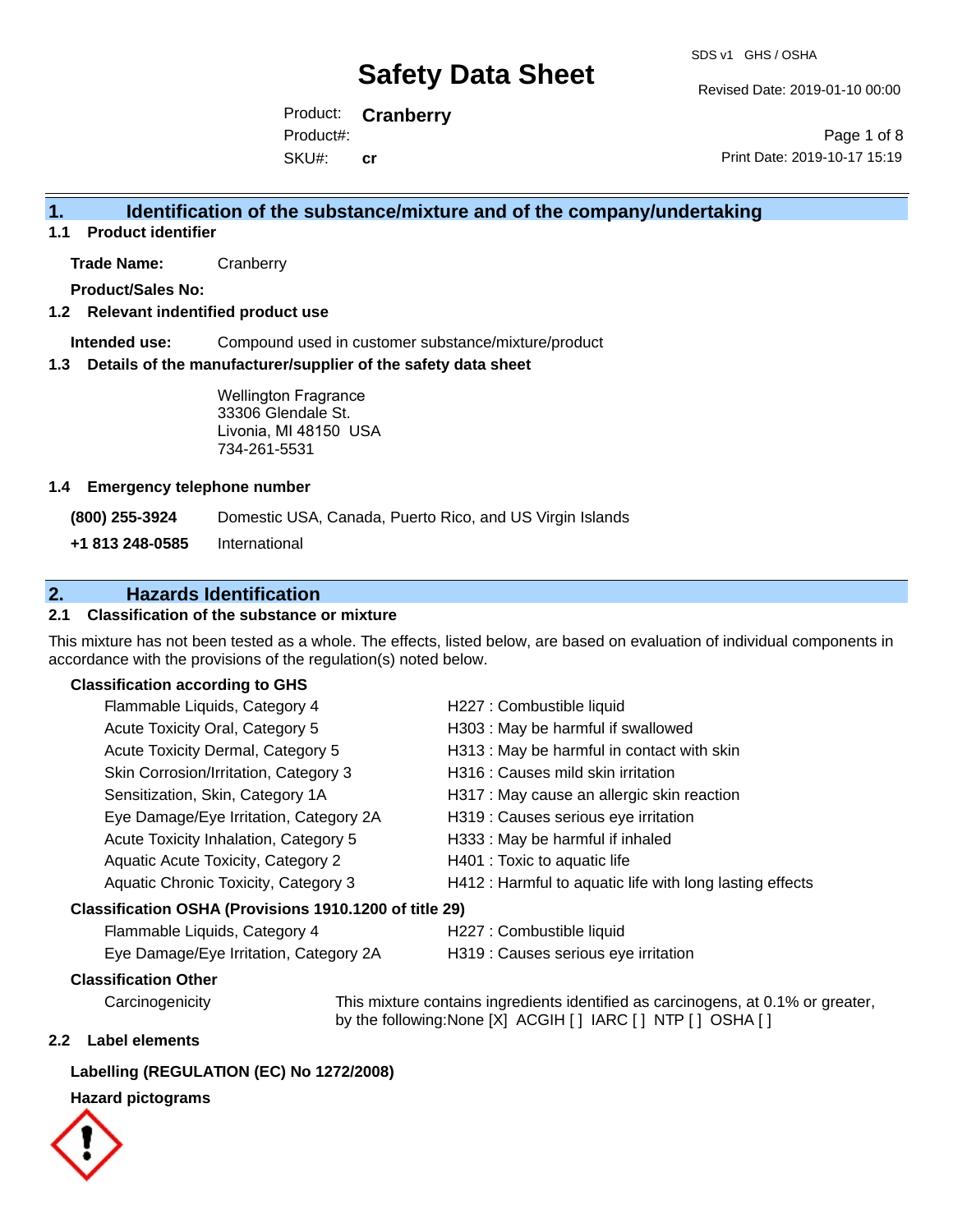Revised Date: 2019-01-10 00:00

Product: **Cranberry** SKU#: Product#: **cr**

Page 2 of 8 Print Date: 2019-10-17 15:19

| <b>Hazard statments</b>         |                                                                                                                                       |
|---------------------------------|---------------------------------------------------------------------------------------------------------------------------------------|
| H <sub>227</sub>                | Combustible liquid                                                                                                                    |
| H303                            | May be harmful if swallowed                                                                                                           |
| H313                            | May be harmful in contact with skin                                                                                                   |
| H316                            | Causes mild skin irritation                                                                                                           |
| H317                            | May cause an allergic skin reaction                                                                                                   |
| H319                            | Causes serious eye irritation                                                                                                         |
| H333                            | May be harmful if inhaled                                                                                                             |
| H401                            | Toxic to aquatic life                                                                                                                 |
| H412                            | Harmful to aquatic life with long lasting effects                                                                                     |
| <b>Precautionary Statements</b> |                                                                                                                                       |
| <b>Prevention:</b>              |                                                                                                                                       |
| P235                            | Keep cool                                                                                                                             |
| P <sub>264</sub>                | Wash hands thoroughly after handling                                                                                                  |
| P <sub>272</sub>                | Contaminated work clothing should not be allowed out of the workplace                                                                 |
| P273                            | Avoid release to the environment                                                                                                      |
| <b>Response:</b>                |                                                                                                                                       |
| $P302 + P352$                   | IF ON SKIN: Wash with soap and water                                                                                                  |
| $P304 + P312$                   | IF INHALED: Call a POISON CENTER or doctor/physician if you feel unwell                                                               |
| $P305 + P351 + P338$            | IF IN EYES: Rinse cautiously with water for several minutes Remove contact lenses if<br>present and easy to do. continue rinsing      |
| P312                            | Call a POISON CENTER or doctor/physician if you feel unwell                                                                           |
| $P333 + P313$                   | If skin irritation or a rash occurs: Get medical advice/attention                                                                     |
| $P337 + P313$                   | If eye irritation persists: Get medical advice/attention                                                                              |
| P363                            | Wash contaminated clothing before reuse                                                                                               |
| P370 + P378                     | In case of fire: Use Carbon dioxide (CO2), Dry chemical, or Foam for extinction. Do not use<br>a direct water jet on burning material |
| <b>Other Hazards</b><br>2.3     |                                                                                                                                       |

**no data available**

**Signal Word: Warning**

### **3. Composition/Information on Ingredients**

### **3.1 Mixtures**

This product is a complex mixture of ingredients, which contains among others the following substance(s), presenting a health or environmental hazard within the meaning of the UN Globally Harmonized System of Classification and Labeling of Chemicals (GHS):

| CAS#<br>Ingredient                      | EC#       | Conc.<br>Range | <b>GHS Classification</b> |
|-----------------------------------------|-----------|----------------|---------------------------|
| $100 - 51 - 6$<br><b>Benzyl Alcohol</b> | 202-859-9 | $20 - 30 \%$   | H302; H313; H319          |
| 84-66-2<br>Diethyl phthalate            | 201-550-6 | $20 - 30 \%$   | H316; H402                |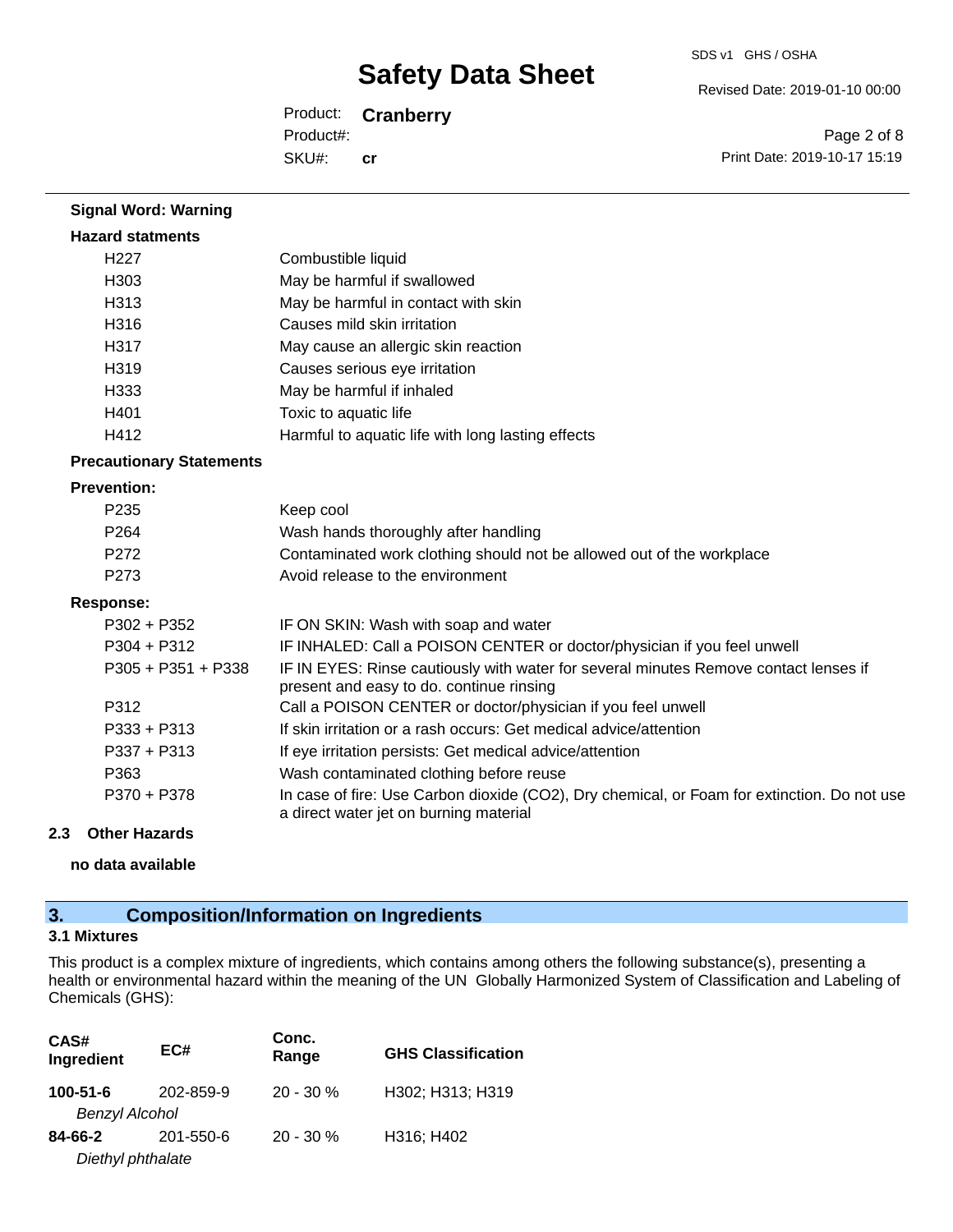SDS v1 GHS / OSHA

Revised Date: 2019-01-10 00:00

Print Date: 2019-10-17 15:19

Page 3 of 8

Product: **Cranberry**

Product#:

SKU#: **cr**

| CAS#<br>Ingredient     | EC#                                                      | Conc.<br>Range                                 | <b>GHS Classification</b>                                                   |
|------------------------|----------------------------------------------------------|------------------------------------------------|-----------------------------------------------------------------------------|
| 140-11-4               | 205-399-7                                                | $5 - 10%$                                      | H303; H401; H412                                                            |
| Benzyl acetate         |                                                          |                                                |                                                                             |
| 120-51-4               | 204-402-9                                                | $5 - 10%$                                      | H302; H313; H400; H411                                                      |
| <b>Benzyl Benzoate</b> |                                                          |                                                |                                                                             |
| 8050-15-5              | 232-476-2                                                | $5 - 10%$                                      | H402; H412                                                                  |
|                        |                                                          | Methyl ester of rosin (partially hydrogenated) |                                                                             |
| 105-54-4               | 203-306-4                                                | $2 - 5%$                                       | H226; H401                                                                  |
| Ethyl butyrate         |                                                          |                                                |                                                                             |
| 123-92-2               | 204-662-3                                                | $1 - 2%$                                       | H <sub>226</sub> ; H <sub>402</sub>                                         |
| Isoamyl acetate        |                                                          |                                                |                                                                             |
| 5471-51-2              | 226-806-4                                                | $1 - 2%$                                       | H402                                                                        |
| Raspberry Ketone       |                                                          |                                                |                                                                             |
| 4940-11-8              | 225-582-5                                                | $1 - 2%$                                       | H302; H401                                                                  |
| <b>Ethyl Maltol</b>    |                                                          |                                                |                                                                             |
| 14901-07-6             | 238-969-9                                                | $1 - 2%$                                       | H316; H401; H411                                                            |
| beta-lonone            |                                                          |                                                |                                                                             |
| 103-26-4               | 203-093-8                                                | $1 - 2%$                                       | H303; H317                                                                  |
| Methyl cinnamate       |                                                          |                                                |                                                                             |
| 57378-68-4             | 260-709-8                                                | $0.1 - 1.0 \%$                                 | H302; H315; H317; H318; H400; H410                                          |
|                        |                                                          |                                                | delta-1-(2,6,6-Trimethyl-3-cyclohexen-1-yl)-2-buten-1-one (delta-Damascone) |
|                        | See Section 16 for full text of GHS classification codes |                                                |                                                                             |

See Section 16 for full text of GHS classification codes which where not shown in section 2

Total Hydrocarbon Content (%  $w/w$ ) = 0.00

## **4. First Aid Measures 4.1 Description of first aid measures Inhalation:** Remove from exposure site to fresh air and keep at rest. Obtain medical advice. **Eye Exposure:** FIUSh immediately with water for at least 15 minutes. Contact physician if symptoms persist. **Skin Exposure: Remove contaminated clothes. Wash thoroughly with water (and soap).** Remove contaminated clothes. Wash thoroughly with water (and soap). Contact physician if symptoms persist. **Ingestion: Rinse mouth with water and obtain medical advice. Rinse mouth with water and obtain medical advice. 4.2 Most important symptoms and effects, both acute and delayed Symptoms:** no data available **Risks:** Refer to Section 2.2 "Hazard Statements" **4.3 Indication of any immediate medical attention and special treatment needed**

**Treatment:** Refer to Section 2.2 "Response"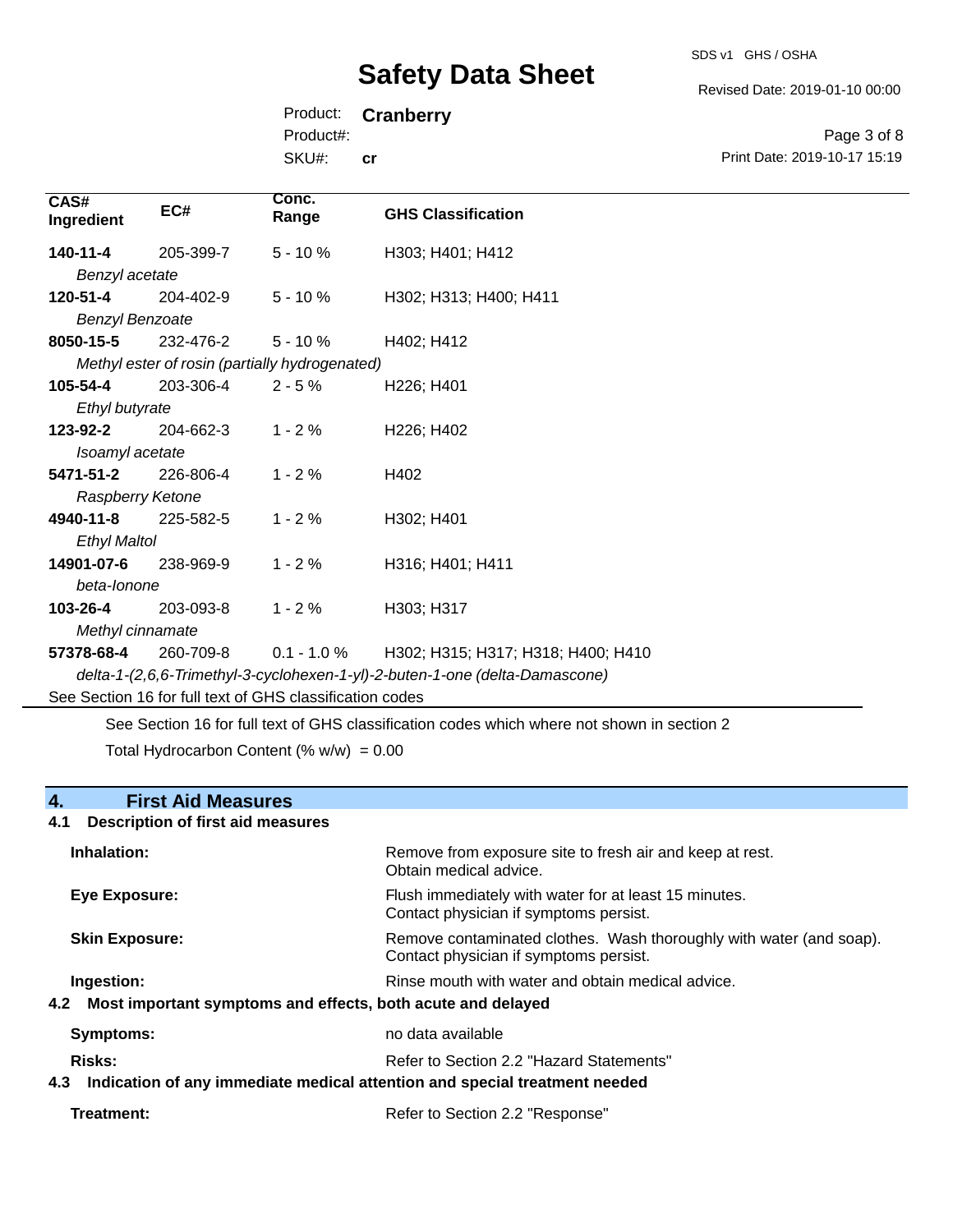SDS v1 GHS / OSHA

Revised Date: 2019-01-10 00:00

Product: **Cranberry** SKU#: Product#: **cr**

Page 4 of 8 Print Date: 2019-10-17 15:19

| 5 <sub>1</sub><br><b>Fire-Fighting measures</b>                        |                                                   |  |
|------------------------------------------------------------------------|---------------------------------------------------|--|
| <b>Extinguishing media</b><br>5.1                                      |                                                   |  |
| Suitable:                                                              | Carbon dioxide (CO2), Dry chemical, Foam          |  |
| Unsuitable                                                             | Do not use a direct water jet on burning material |  |
| Special hazards arising from the substance or mixture<br>$5.2^{\circ}$ |                                                   |  |
| During fire fighting:<br><b>Advice for firefighters</b><br>5.3         | Water may be ineffective                          |  |
| <b>Further information:</b>                                            | Standard procedure for chemical fires             |  |

#### **6. Accidental Release Measures**

#### **6.1 Personal precautions, protective equipment and emergency procedures**

Avoid inhalation and contact with skin and eyes. A self-contained breathing apparatus is recommended in case of a major spill.

#### **6.2 Environmental precautions**

Keep away from drains, soil, and surface and groundwater.

#### **6.3 Methods and materials for containment and cleaning up**

Clean up spillage promptly. Remove ignition sources. Provide adequate ventilation. Avoid excessive inhalation of vapors. Gross spillages should be contained by use of sand or inert powder and disposed of according to the local regulations.

#### **6.4 Reference to other sections**

Not Applicable

## **7. Handling and Storage**

#### **7.1 Precautions for safe handling**

Apply according to good manufacturing and industrial hygiene practices with proper ventilation. Do not drink, eat or smoke while handling. Respect good personal hygiene.

#### **7.2 Conditions for safe storage, including any incompatibilities**

Store in a cool, dry and ventilated area away from heat sources and protected from light in tightly closed original container. Avoid uncoated metal container. Keep air contact to a minimum.

#### **7.3 Specific end uses**

No information available

#### **8. Exposure Controls/Personal Protection**

#### **8.1 Control parameters**

| <b>ACGIH</b> | <b>OSHA</b> | OSHA                              |
|--------------|-------------|-----------------------------------|
|              |             | TWA ppm STEL ppm TWA ppm STEL ppm |
|              |             |                                   |
|              |             |                                   |
| 100          | 100         |                                   |
|              |             |                                   |

**Engineering Controls:** Use local exhaust as needed.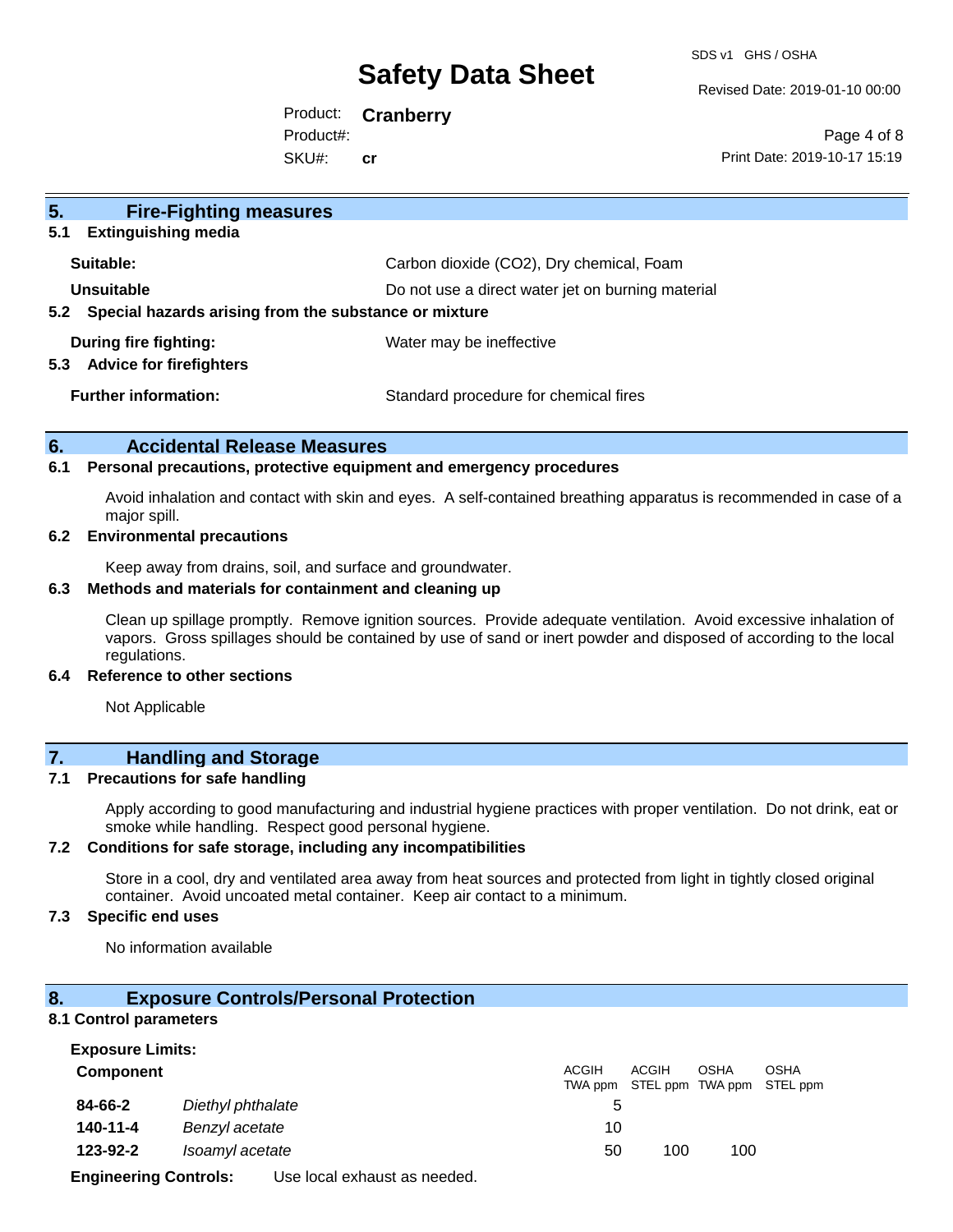SDS v1 GHS / OSHA

Revised Date: 2019-01-10 00:00

Product: **Cranberry** SKU#: Product#: **cr**

Page 5 of 8 Print Date: 2019-10-17 15:19

### **8.2 Exposure controls - Personal protective equipment**

| Eye protection:                | Tightly sealed goggles, face shield, or safety glasses with brow guards and side shields, etc.<br>as may be appropriate for the exposure |
|--------------------------------|------------------------------------------------------------------------------------------------------------------------------------------|
| <b>Respiratory protection:</b> | Avoid excessive inhalation of concentrated vapors. Apply local ventilation where appropriate.                                            |
| <b>Skin protection:</b>        | Avoid Skin contact. Use chemically resistant gloves as needed.                                                                           |

## **9. Physical and Chemical Properties**

### **9.1 Information on basic physical and chemical properties**

| Appearance:                  | Liquid                          |
|------------------------------|---------------------------------|
| Odor:                        | <b>Conforms to Standard</b>     |
| Color:                       | Colorless to Yellow Tint (G0-1) |
| <b>Viscosity:</b>            | Liquid                          |
| <b>Freezing Point:</b>       | Not determined                  |
| <b>Boiling Point:</b>        | Not determined                  |
| <b>Melting Point:</b>        | Not determined                  |
| <b>Flashpoint (CCCFP):</b>   | 150 F (65.56 C)                 |
| <b>Auto flammability:</b>    | Not determined                  |
| <b>Explosive Properties:</b> | None Expected                   |
| <b>Oxidizing properties:</b> | None Expected                   |
| Vapor Pressure (mmHg@20 C):  | 1.6516                          |
| %VOC:                        | 1.65                            |
| Specific Gravity @ 25 C:     | 1.0150                          |
| Density @ 25 C:              | 1.0120                          |
| Refractive Index @ 20 C:     | 1.4890                          |
| Soluble in:                  | Oil                             |

## **10. Stability and Reactivity**

| <b>10.1 Reactivity</b>                  | None                                               |
|-----------------------------------------|----------------------------------------------------|
| <b>10.2 Chemical stability</b>          | Stable                                             |
| 10.3 Possibility of hazardous reactions | None known                                         |
| <b>10.4 Conditions to avoid</b>         | None known                                         |
| 10.5 Incompatible materials             | Strong oxidizing agents, strong acids, and alkalis |
| 10.6 Hazardous decomposition products   | None known                                         |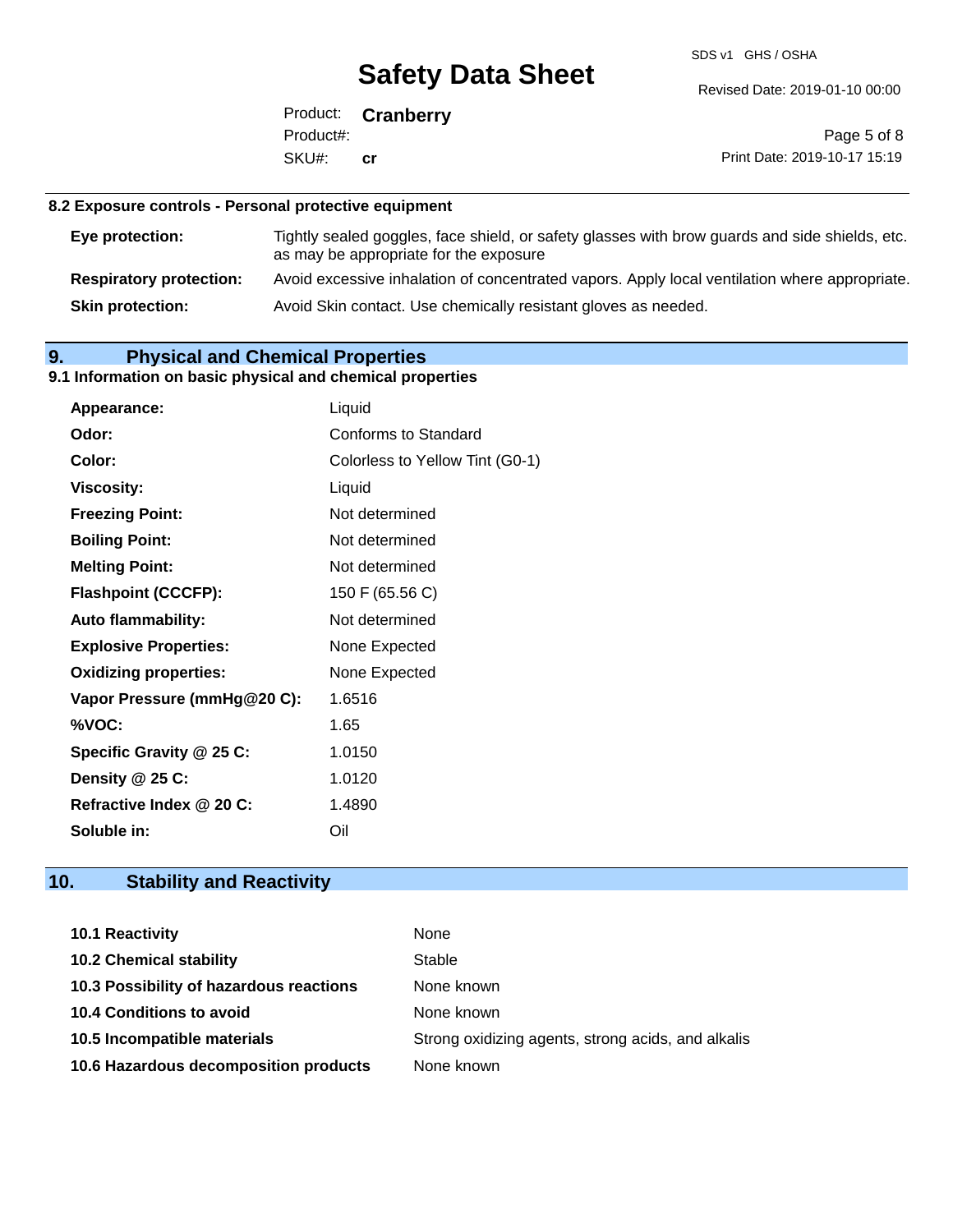SDS v1 GHS / OSHA

Revised Date: 2019-01-10 00:00

Product: **Cranberry** SKU#: Product#: **cr**

Page 6 of 8 Print Date: 2019-10-17 15:19

| 11.<br><b>Toxicological Information</b> |  |
|-----------------------------------------|--|
|-----------------------------------------|--|

#### **11.1 Toxicological Effects**

Acute Toxicity Estimates (ATEs) based on the individual Ingredient Toxicity Data utilizing the "Additivity Formula"

| Acute toxicity - Oral - (Rat) mg/kg                | (LD50: 3183.2797) May be harmful if swallowed            |
|----------------------------------------------------|----------------------------------------------------------|
| Acute toxicity - Dermal - (Rabbit) mg/kg           | (LD50: 4602.3255) May be harmful in contact with skin    |
| Acute toxicity - Inhalation - (Rat) mg/L/4hr       | (LD50: 22.1650) May be harmful if inhaled                |
| Skin corrosion / irritation                        | May be harmful if inhaled                                |
| Serious eye damage / irritation                    | Causes serious eye irritation                            |
| <b>Respiratory sensitization</b>                   | Not classified - the classification criteria are not met |
| <b>Skin sensitization</b>                          | May cause an allergic skin reaction                      |
| <b>Germ cell mutagenicity</b>                      | Not classified - the classification criteria are not met |
| Carcinogenicity                                    | Not classified - the classification criteria are not met |
| <b>Reproductive toxicity</b>                       | Not classified - the classification criteria are not met |
| Specific target organ toxicity - single exposure   | Not classified - the classification criteria are not met |
| Specific target organ toxicity - repeated exposure | Not classified - the classification criteria are not met |
| <b>Aspiration hazard</b>                           | Not classified - the classification criteria are not met |

### **12. Ecological Information**

**12.1 Toxicity**

| <b>Acute acquatic toxicity</b>     | Toxic to aquatic life                             |
|------------------------------------|---------------------------------------------------|
| <b>Chronic acquatic toxicity</b>   | Harmful to aquatic life with long lasting effects |
| <b>Toxicity Data on soil</b>       | no data available                                 |
| <b>Toxicity on other organisms</b> | no data available                                 |
|                                    |                                                   |
| 12.2 Persistence and degradability | no data available                                 |
| 12.3 Bioaccumulative potential     | no data available                                 |
| 12.4 Mobility in soil              | no data available                                 |
| 12.5 Other adverse effects         | no data available                                 |
|                                    |                                                   |

### **13. Disposal Conditions**

#### **13.1 Waste treatment methods**

Do not allow product to reach sewage systems. Dispose of in accordance with all local and national regulations. Send to a licensed waste management company.The product should not be allowed to enter drains, water courses or the soil. Do not contaminate ponds, waterways or ditches with chemical or used container.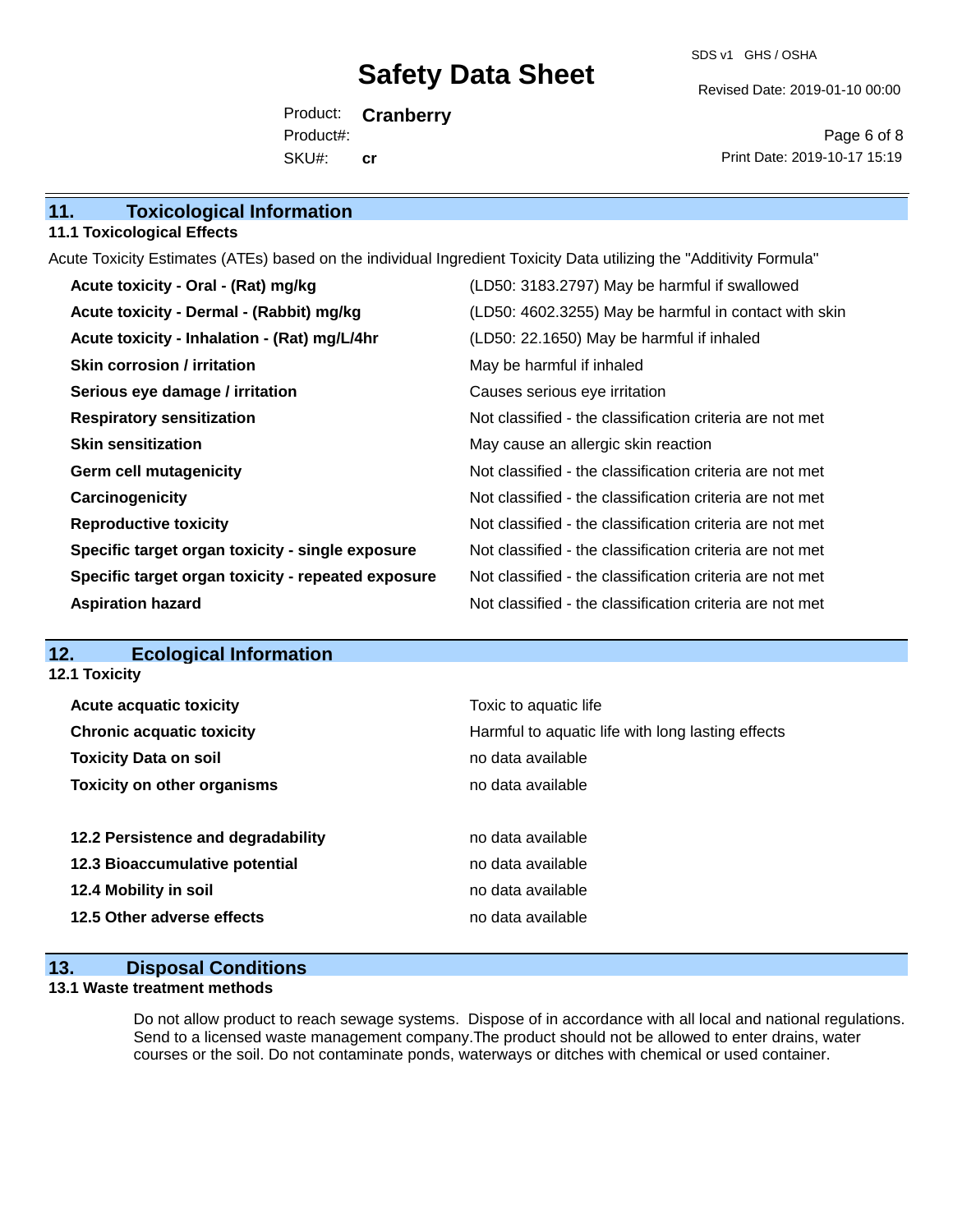SDS v1 GHS / OSHA

Revised Date: 2019-01-10 00:00

Product: **Cranberry** SKU#: Product#: **cr**

Page 7 of 8 Print Date: 2019-10-17 15:19

### **14. Transport Information**

| <b>Class</b> | <b>Pack Group</b> | <b>Sub Risk</b> | UN-nr.                                                                                                                                                   |
|--------------|-------------------|-----------------|----------------------------------------------------------------------------------------------------------------------------------------------------------|
|              |                   |                 |                                                                                                                                                          |
|              |                   |                 |                                                                                                                                                          |
|              |                   |                 |                                                                                                                                                          |
|              |                   |                 |                                                                                                                                                          |
|              |                   |                 |                                                                                                                                                          |
|              |                   |                 |                                                                                                                                                          |
|              |                   |                 |                                                                                                                                                          |
|              |                   |                 |                                                                                                                                                          |
|              |                   |                 | Not Regulated - Not Dangerous Goods<br>Not Regulated - Not Dangerous Goods<br>Not Regulated - Not Dangerous Goods<br>Not Regulated - Not Dangerous Goods |

## **15. Regulatory Information**

|  | <b>U.S. Federal Regulations</b> |
|--|---------------------------------|
|  |                                 |

| <b>TSCA (Toxic Substance Control Act)</b>                               |                           | All components of the substance/mixture are listed or exempt |
|-------------------------------------------------------------------------|---------------------------|--------------------------------------------------------------|
| 40 CFR(EPCRA, SARA, CERCLA and CAA)                                     |                           | This product contains the following components:              |
| 84-66-2                                                                 | $201 - 550 - 6$ 20 - 30 % | Diethyl phthalate                                            |
| 123-92-2                                                                | $204 - 662 - 3$ 1 - 2 %   | Isoamyl acetate                                              |
| <b>U.S. State Regulations</b>                                           |                           |                                                              |
| <b>California Proposition 65 Warning</b><br><b>Canadian Regulations</b> |                           | No Warning required                                          |
| <b>DSL</b>                                                              |                           | 100.00% of the components are listed or exempt.              |

## **16. Other Information**

#### **GHS H-Statements referred to under section 3 and not listed in section 2**

| H226 : Flammable liquid and vapour                     | H302: Harmful if swallowed                                     |
|--------------------------------------------------------|----------------------------------------------------------------|
| H315 : Causes skin irritation                          | H317 : May cause an allergic skin reaction                     |
| H318 : Causes serious eye damage                       | H400 : Very Toxic to aquatic life                              |
| H402 : Harmful to aquatic life                         | H410 : Very toxic to aquatic life with long lasting<br>effects |
| H411 : Toxic to aquatic life with long lasting effects |                                                                |
| Total Fractional Values                                |                                                                |

(225.58) Acute Toxicity Inhalation, Category 5 (4.48) Aquatic Chronic Toxicity, Category 3

- (2.79) Aquatic Acute Toxicity, Category 2 (2.38) Skin Corrosion/Irritation, Category 3
- (2.32) Eye Damage/Eye Irritation, Category 2A (1.57) Acute Toxicity Oral, Category 5
- (1.50) Sensitization, Skin, Category 1A (1.15) Sensitization, Skin, Category 1B
- (1.09) Acute Toxicity Dermal, Category 5
- (TFV) Risk (TFV) Risk
	-
	-
	-
	-